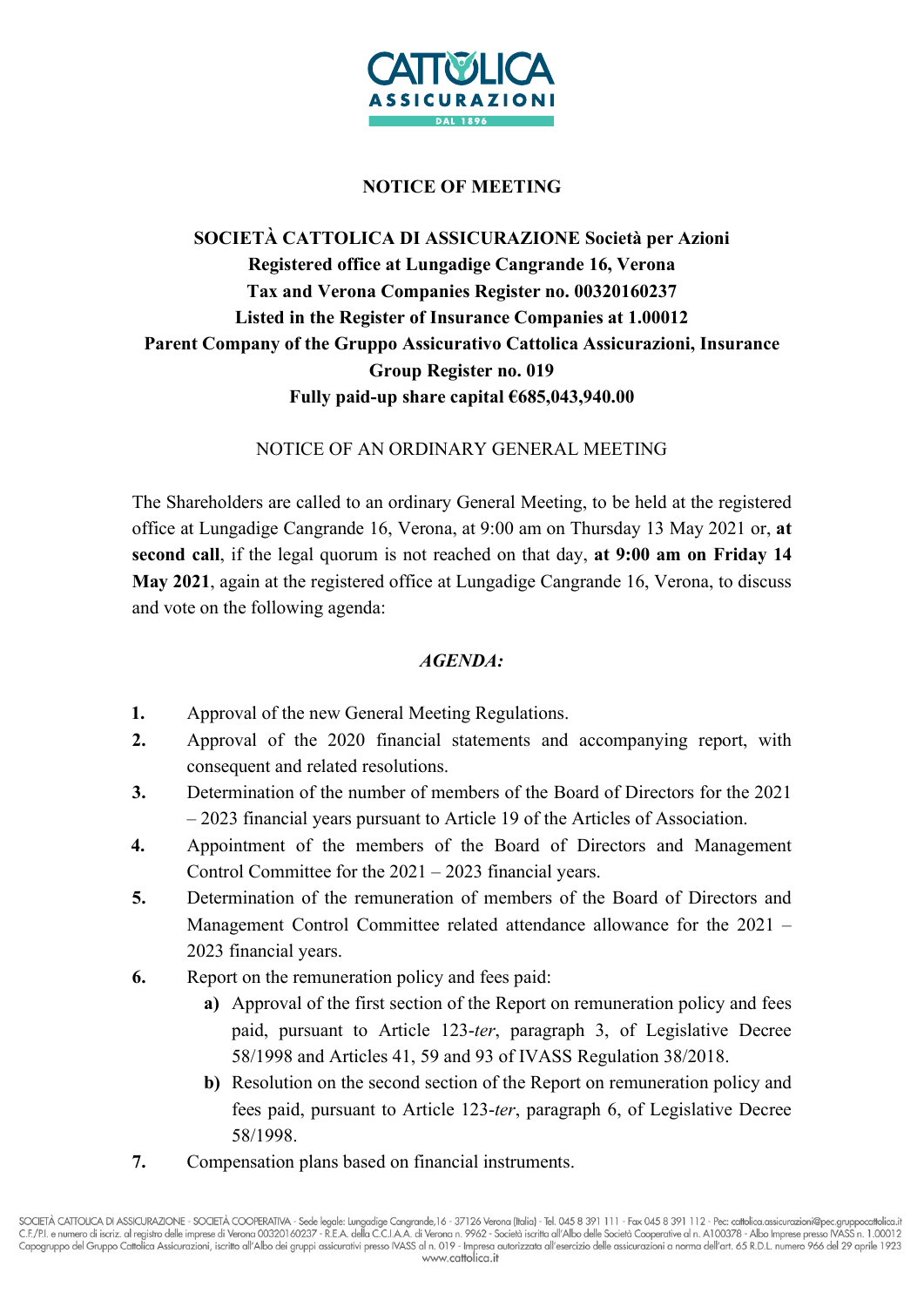

8. Authorisation to purchase and dispose of own shares in accordance with the law. Related and consequent resolutions.

# ADDITION OF ITEMS TO THE AGENDA AND PRESENTATION OF NEW DRAFT RESOLUTIONS

\*

In the manner and within the limits established by the applicable legislation, Shareholders who individually or collective represent at least 2.5% of the share capital may, within ten days of publication of this notice of meeting (and therefore by 13 April 2021), request items to be added to the list of matters to be discussed, indicating in their requests the additional matters proposed, or submit draft resolutions for matters already on the agenda.

Items may not be added to the agenda for matters on which the general meeting adopts resolutions, in accordance with the law, at the proposal of the Directors or on the basis of a draft or report produced by them, other than those indicated in Article 125-ter, paragraph 1, of Legislative Decree 58 of 24 February 1998 (the consolidated financial law, or TUF).

Said request must be received in writing by the company within ten days of publication of this notice of meeting (and therefore by 13 April 2021) by certified email to the address assemblea@pec.gruppocattolica.it, or by email to AdempimentiSocietari@cattolicaassicurazioni.it, or by hand delivery to be made to the registered office at Lungadige Cangrande 16, Verona, for the attention of the head of the Funzione Adempimenti Societari (the corporate obligations function). In the latter case, in view of the ongoing health emergency, and in order to better organise the appropriate safety precautions for access to company premises, requests to access said premises must be emailed at least 24 hours beforehand to serviziosoci@CattolicaAssicurazioni.it. In the same way, Shareholders wishing to add items to the agenda must also prepare a report stating the reasons for the draft resolutions on the matters that they put forward for discussion, or the reasons for the additional draft resolutions presented on matters already on the agenda, within the same deadline.

The above request must be accompanied by a certificate issued by the depositary intermediary, effective at the request's date, addressed to the Company in the manner and to the addresses indicated above, attesting to the ownership of the shares by the requesting Shareholders, as well as the share required to request the addition of items to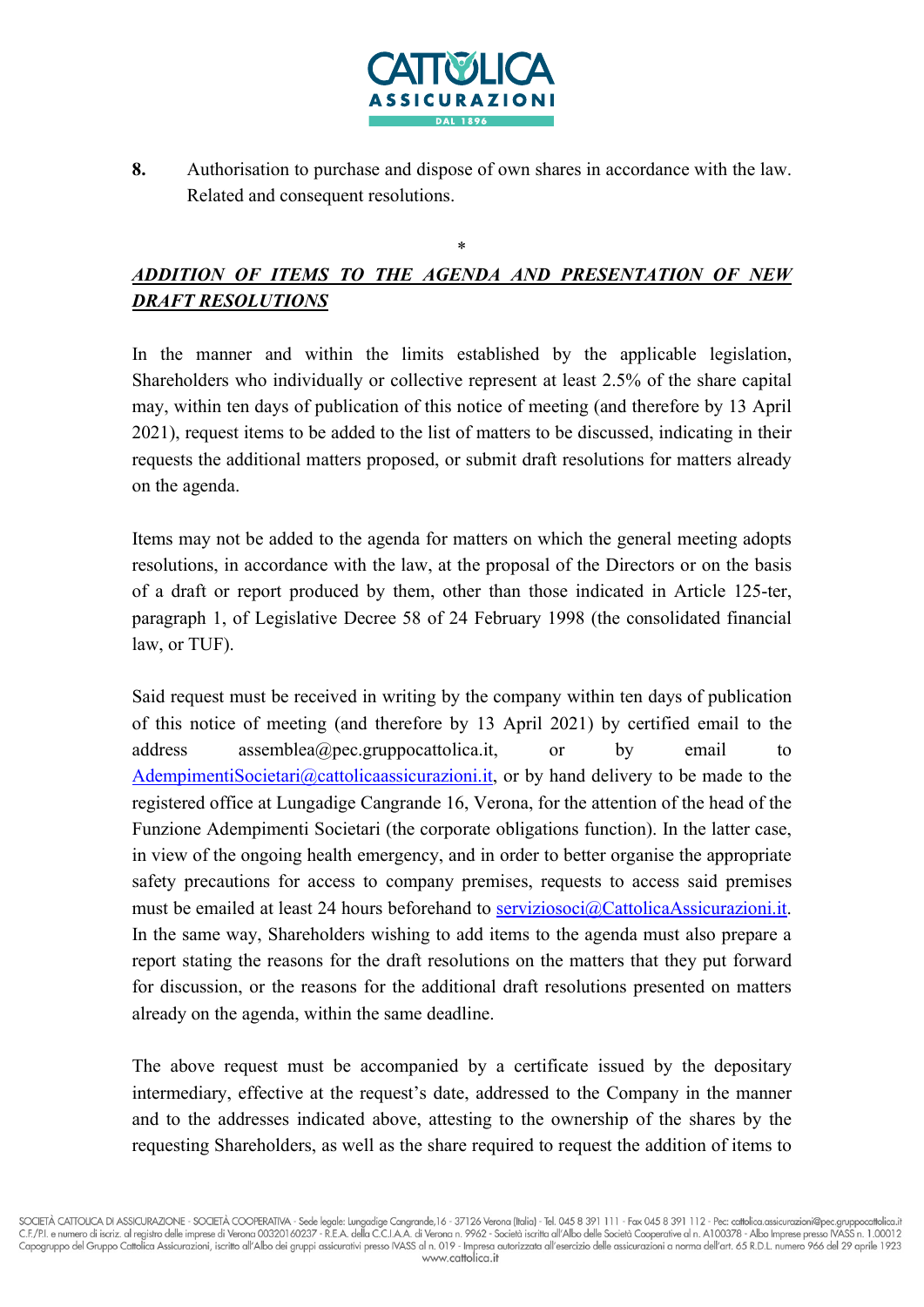

the agenda.

Any additions to the agenda shall be made public at least twenty days before the date set for the first-call general meeting (and therefore by 23 April 2021), in the same manner as the publication of this meeting notice.

Similarly, reports prepared by Shareholders requesting additions to the agenda, accompanied by any changes made by the Board of Directors, shall be made available to the public in the same form and in the same manner as the General Meeting documentation.

After verifying their relevance to the items on the agenda of the General Meeting - said proposals shall be published on the Company's website by 24 April 2021, in order to allow Shareholders entitled to vote to express their opinion in full knowledge of the circumstances also in relation to said new proposals, and to allow the Designated Representative to collect voting instructions on them.

## APPOINTMENT OF MEMBERS OF THE BOARD OF DIRECTORS AND MANAGEMENT CONTROL COMMITTEE

\*

The Board of Directors and Management Control Committee members are appointed from the slate of candidates, in accordance with the provisions of the Articles of Association, and in any case the following shall apply.

The Board of Directors and each Shareholder may only submit one slate and each candidate may appear on only one slate.

Slates may be submitted by Shareholders who, alone or together with other Shareholders, own shares representing in total at least 2.5% of the share capital, also in accordance with the combined provisions of Article 147-ter, paragraph 1 of the TUF and 144-*quater*, paragraph 1 of the Issuer Regulations.

The slates must be deposited at the Company's registered office or sent by certified email to assemblea@pec.gruppocattolica.it by the 25th calendar day prior to that set for the first-call General Meeting, and therefore by 18 April 2021.

If only one slate has been submitted by the aforementioned expiry date, the slates may be submitted by 21 April 2021.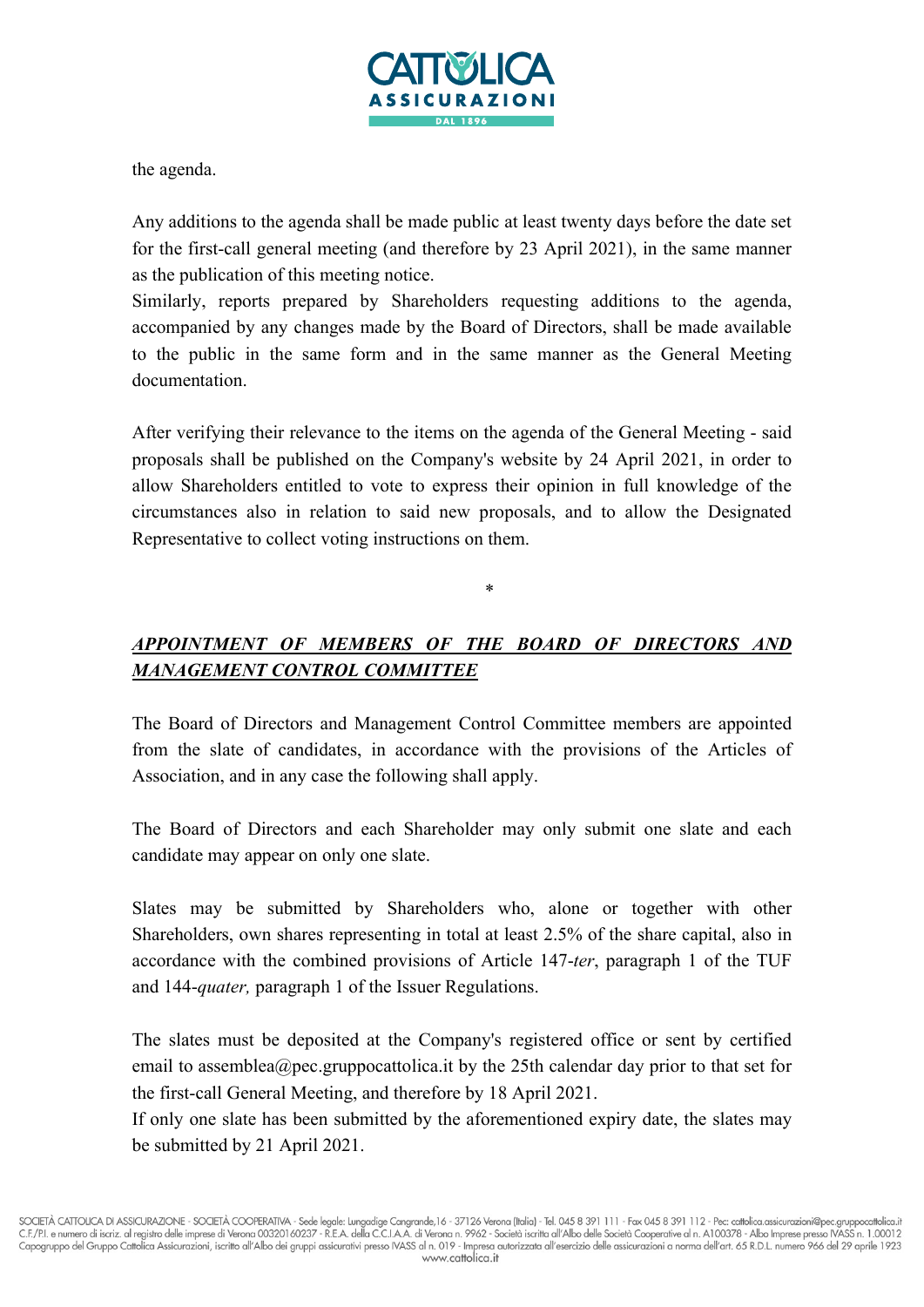

If slates are submitted to the registered office, in view of the ongoing health emergency, and in order to better organise the appropriate safety precautions for access to company premises, requests to access said premises must be emailed at least 24 hours beforehand to serviziosoci@CattolicaAssicurazioni.it.

It should be noted that, for the purposes of clarity and standardised treatment and to facilitate the submission of slates, the Board of Directors has set out the procedure to fulfil the relative obligations, which shall be deposited at the company's registered offices and made available on the Company's corporate website http://www.cattolica.it/home-corporate, in the Governance/General Meeting section, within the deadline for publication of this meeting notice.

Shareholders are therefore invited to review said procedure for more comprehensive information.

\*

## DOCUMENTATION AND ADDITIONAL INFORMATION

The documents containing the draft resolutions, reports of the Board of Directors relating to the items on the agenda and, in particular, the 2020 Financial Statements, Report on proposed compensation plans based on financial instruments, Remuneration Report, forms to be used for proxy voting, as indicated below, and the Annual Corporate Governance and Ownership Structure Report and information on the amount of share capital shall be deposited, within the statutory time limit, at the Company's registered office, and be made available to Shareholders wishing to view them and to obtain a copy.

Said documents shall also be available on the Company's corporate website http://www.cattolica.it/home-corporate section in the Governance/General Meeting section, and from Borsa Italiana S.p.A., on the CONSOB-authorised eMarket-Storage facility, managed by Spafid Connect S.p.A. and accessible from the website http://www.emarketstorage.com.

If a copy of the said documents is required from the company headquarters, in view of the health emergency, and in order better organise the appropriate safety precautions for access to company premises, requests to access said premises must be emailed at least 24 hours beforehand to serviziosoci@CattolicaAssicurazioni.it.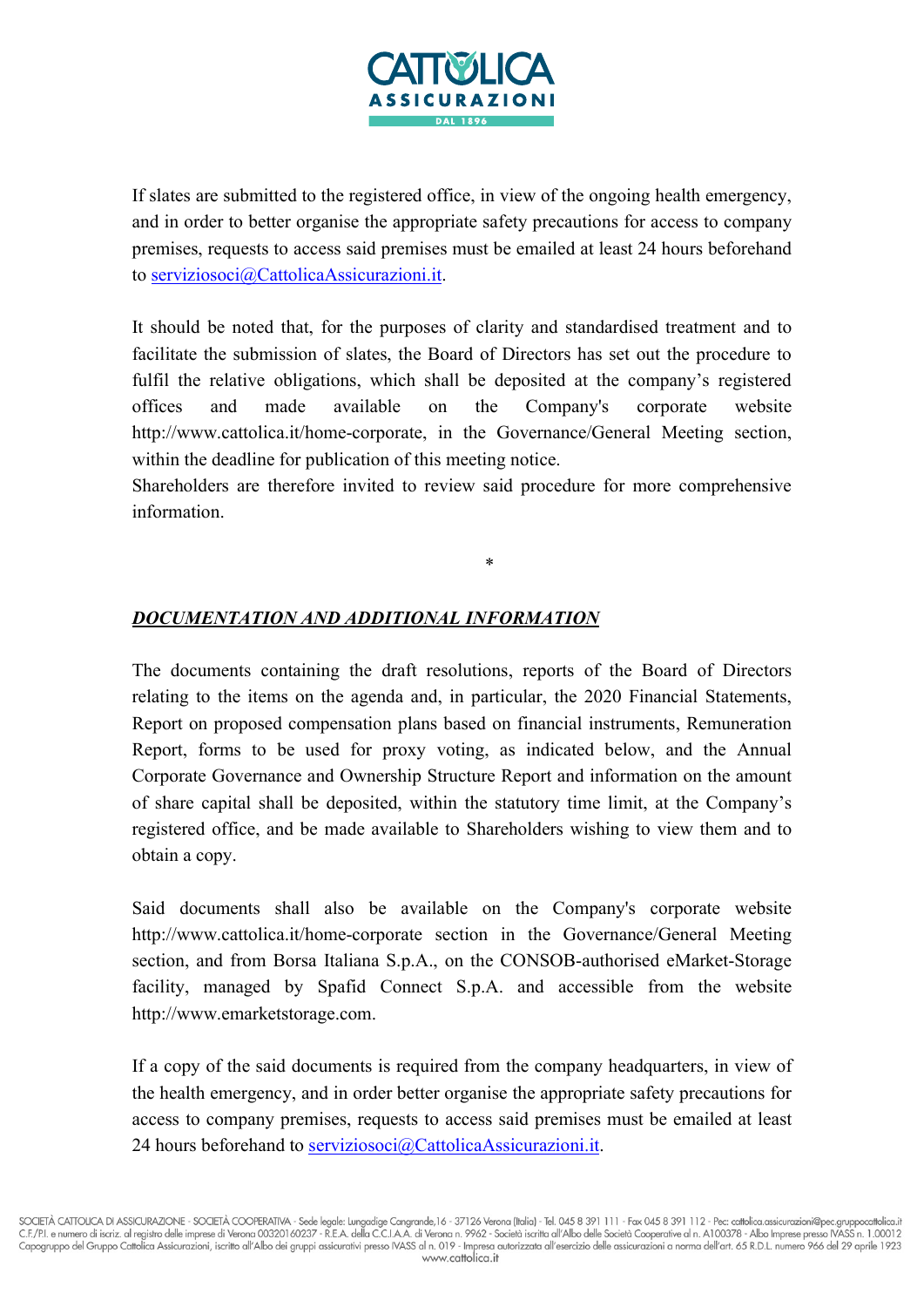

\*

## PARTICIPATION IN THE MEETING

Entitlement to attend general meetings and to exercise voting rights is certified by a notice sent to the company by an authorised intermediary, in accordance with its accounting records, on behalf of the person entitled to vote.

The notice is sent by the intermediary on the basis of the evidence on the record date, which is the seventh market day prior to the date of first call (4 May 2021).

Any person holding shares after 4 May 2021 (the record date) shall not be entitled to attend and vote at the General Meeting.

Holders of shares which have not yet been dematerialised may only take part in the meeting after their share certificates have been delivered to an authorised entity for their entry into the system in dematerialised form and for subsequent notification by the authorised intermediary.

The participation of Shareholders at the General Meeting is subject to the applicable laws and regulations and the provisions contained in the Articles of Association published on the Company's website.

Those entitled to vote may be represented at General Meetings in accordance with the law.

For this purpose, in view of the Covid-19 emergency and for the purposes of providing maximum protection and safety to Shareholders as permitted by Article 106, Decree Law no. 18 of 17 March 2020 "containing measures to strengthen the national health service and economic support for families, workers and companies connected with the epidemiological COVID-19 emergency" (the "Cura Italia Decree"), as confirmed following the enactment of Law no. 21 of 26 February 2021, converted with amendments into the "Mille Proroghe Decree"), it should be noted that Shareholders are entitled to take part in the Meeting, without access to its place of operation, solely by means of their Designated Representative pursuant to Article 135 undecies of the TUF (the "Designated Representative"), as described below.

### The Company has identified Computershare S.p.A., with registered office at Via Mascheroni 19, Milan, as its Designated Representative.

Participation at the General Meeting by members of the corporate offices, the Secretary and the Designated Representative, as well as any other parties authorised by the Chairman of the Board of Directors, may also take place, if necessary, through the use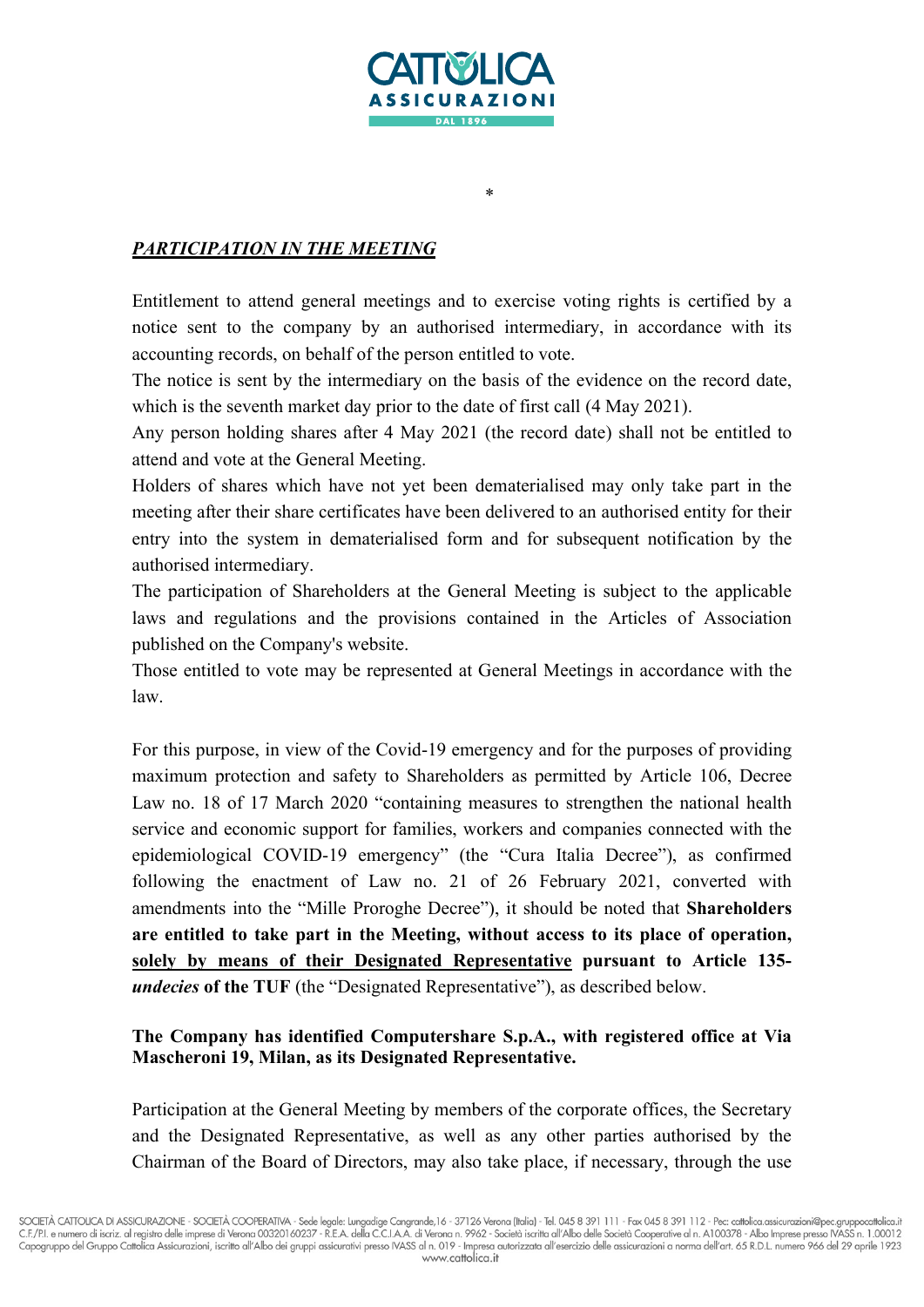

of remote link systems that guarantee the identification of said persons in accordance with the applicable rules in such an event, in accordance with the measures to contain the Covid-19 epidemic provided by law.

\*

PARTICIPATION AND VOTING AT THE GENERAL MEETING VIA THE REPRESENTATIVE DESIGNATED PURSUANT TO ARTICLE 135 - UNDECIES AND NOVIES OF THE TUF

Participation at the General Meeting is permitted exclusively by delegation to the Designated Representative.

Shareholders intending to take part in the General Meeting must therefore be represented, free of charge (subject to any costs of sending the proxy) by the Designated Representative by conferral of a proxy containing their voting instructions on all or some of the items on the agenda.

A proxy must be conferred on the Designated Representative by the 2nd trading day before the effective date of the General Meeting (which possibly will be taken on 14 May), in the manner indicated and using the appropriate form which will be available on the Company's Corporate website. http://www.cattolica.it/home-corporate in the Governance/General Meeting section, which also specifies how to confer and send the proxy, and to revoke the proxy and any voting instructions that may have already been conferred, by the same deadline.

It should be noted that the proxy will be valid only for draft resolutions for which voting instructions have been granted.

The proxy for the Designated Representative, provided in accordance with Article 135 – undecies of the TUF, which contains voting instructions, together with a copy of a valid identity document – and in the case of a delegating legal person, a document attesting to the powers to issue the proxy – must be sent to Computershare S.p.A. at the certified email address cattolica@pecserviziotitoli.it, provided that the delegating party, including when a legal person, uses a certified email address or, failing this, an ordinary email address (in this case the original of the proxy, instructions and a copy of the related documentation must be sent by registered letter with acknowledgement of receipt to the registered office of Computershare S.p.A., Via Monte Giberto, 33, 00138 Rome), or by sending the original of the proxy and a copy of the additional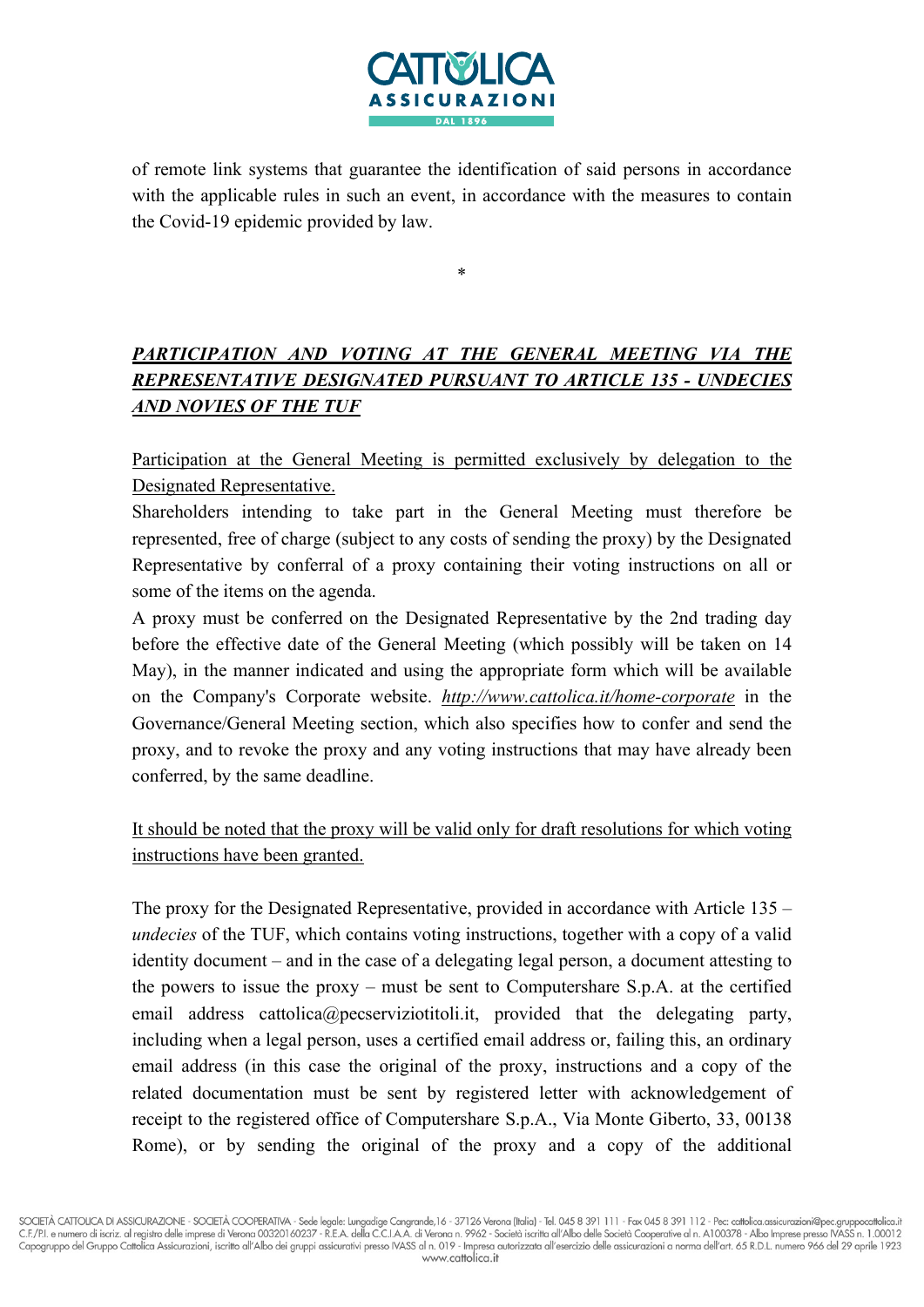

documentation attached by registered letter with acknowledgement of receipt to the address Computershare S.p.A. Via Monte Giberto, 33 – 00138 Rome.

The Designated Representative may also, again according to the above conditions, be granted powers of attorney and/or sub-powers in accordance with Article 135-novies of the TUF, in derogation from Article 135-undecies, paragraph 4 of the TUF, using the form that will be made available on the Company's Corporate website http://www.cattolica.it/home-corporate in the Governance/General Meeting section.

The Designated Representative will be available for further information at +39 02 124128 810 from 10:00 am to 1:00 pm and from 2:00 pm to 5:00 pm, Monday to Friday, or at the address cattolica@pecserviziotitoli.it.

It should be noted that there are no postal or electronic voting procedures for the General Meeting.

\*

### RIGHT TO ASK QUESTIONS CONCERNING ITEMS ON THE AGENDA

Given that participation at the General Meeting is exclusively through the Designated Representative, Shareholders may ask questions about the items on the agenda prior to the General Meeting, by sending them to the Company in writing by certified email to  $assemblea(\omega)$  pec.gruppocattolica.it,  $\qquad or \qquad by \qquad email \qquad to$ AdempimentiSocietari@cattolicaassicurazioni.it, or by hand delivery to be made to the registered office at Lungadige Cangrande 16, Verona, for the attention of the head of Funzione Adempimenti Societari (the corporate obligations function) making sure to specify to which item on the agenda the request refers. In the latter case, in view of the ongoing health emergency, and in order to better organise the appropriate safety precautions for access to company premises, requests to access said premises must be emailed at least 24 hours beforehand to serviziosoci@CattolicaAssicurazioni.it.

Questions must be received by the Company no later than 3 May 2021.

Only questions that are strictly relevant to the items on the agenda will be considered. Applicants must provide their personal data (surname and name or name in the case of a legal person, place and date of birth and tax number) and, in accordance with current regulations, provide documentary proof of voting rights issued by the depositary intermediary.